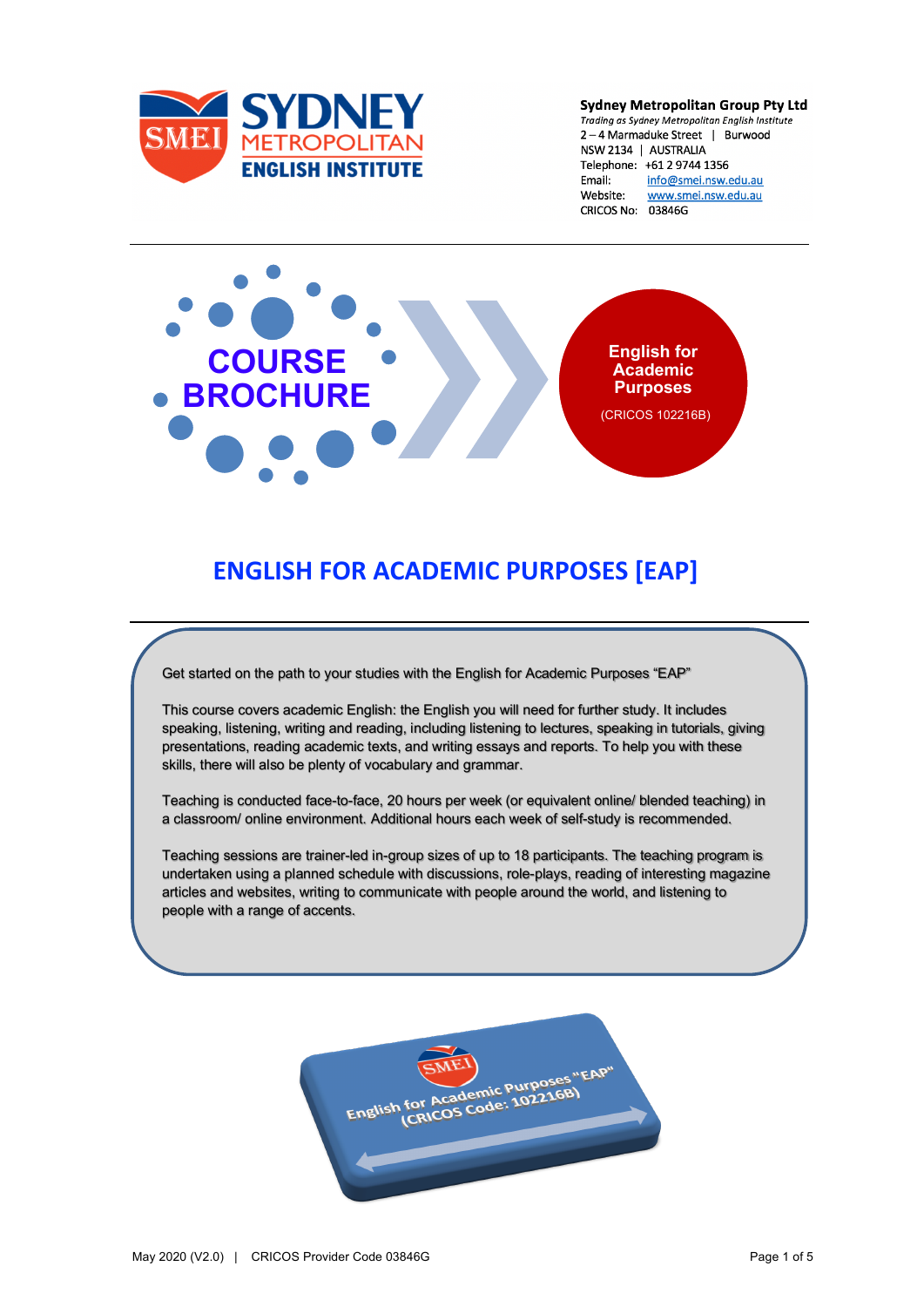### **COURSE DETAILS Three levels:** 1 - Intermediate 2 - Upper Intermediate 3 -Advanced **English for Academic Purposes "EAP" (***CRICOS Code: 102216B)* Maximum of 18 students in a class so you can learn better **3 Levels Each level = 12 weeks** [diveded into three modules: A, B and C] **20 hours per week face to face/ online learning**  *plus self learning* **Central location:**  2 - 4 Marmaduke St, Burwood NSW 2134

**THREE EAP LEVELS**



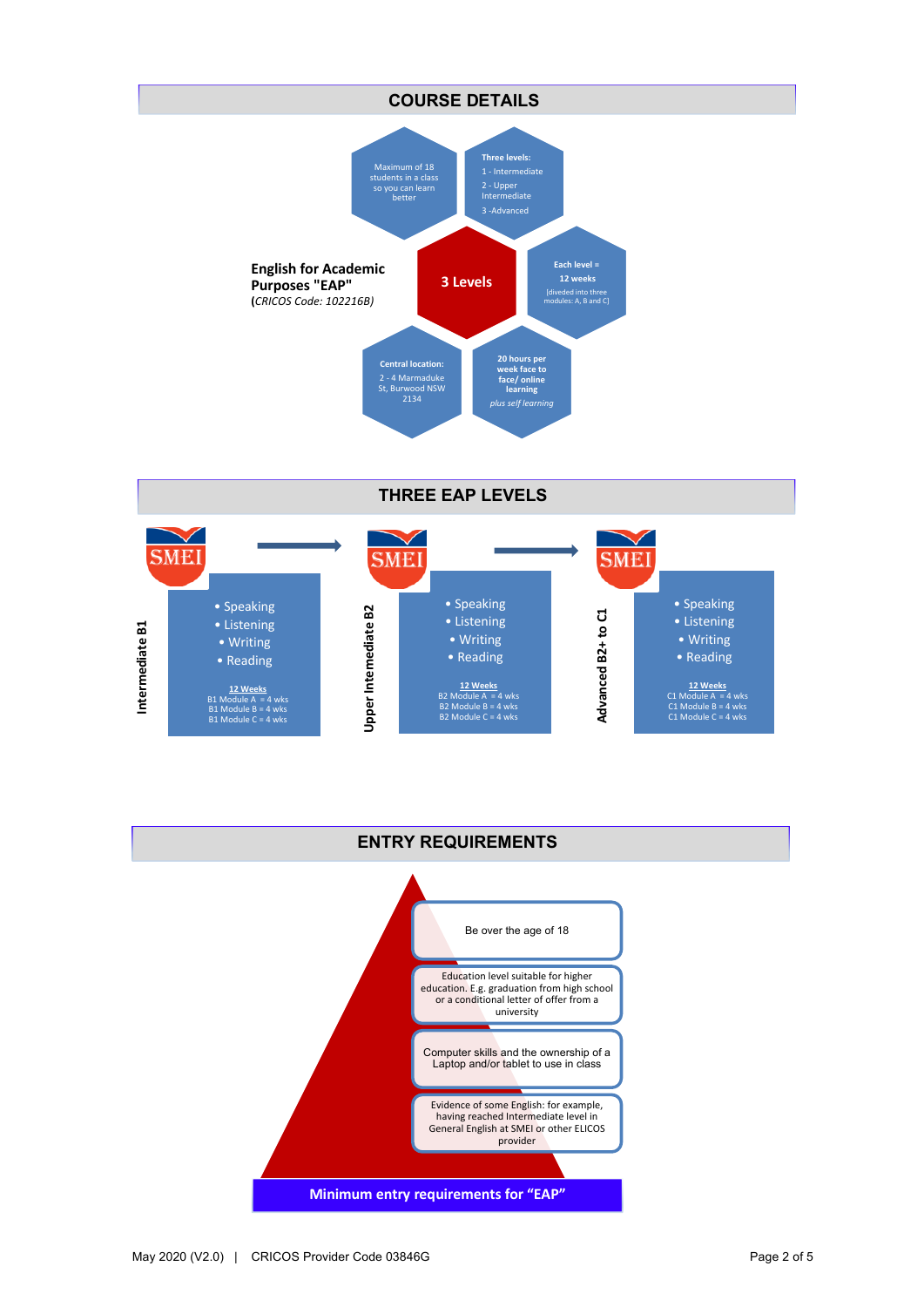## **ACADEMIC CALENDAR FOR 2020**



## **EAP COURSE FEES (PER LEVEL)**

#### **Student fees in (AUD)**

| <b>Items</b>                                                                                                                  | Fees for off-shore     | Fees for on-shore international  |
|-------------------------------------------------------------------------------------------------------------------------------|------------------------|----------------------------------|
|                                                                                                                               | international students | students*                        |
| Application fee (non-refundable)                                                                                              | \$200                  | \$200                            |
| once only (a)                                                                                                                 |                        |                                  |
| Materials fees for each level (b)                                                                                             | \$100                  | \$100                            |
| Tuition fees per week (c)                                                                                                     | \$300                  | \$210                            |
|                                                                                                                               |                        | (30% OFF - Promotional discount) |
| Total for each level of 12 weeks                                                                                              | \$3,900                | \$2,820                          |
| $[i.e. c \times 12$ weeks) + a + b]                                                                                           |                        |                                  |
| *Important information for on-shore international students:                                                                   |                        |                                  |
| On-shore international students may study in the module system of three Modules A, B and C of four weeks each for each Level. |                        |                                  |

• Students can enrol to study individual Modules, with the minimum enrolment being 4 weeks.

#### **Other fees and charges (AUD) as applicable** *(excluding GST)*

| Airport pick-up fee                              | \$150 (need basis) |
|--------------------------------------------------|--------------------|
| Accommodation placement fee                      | \$250 (need basis) |
| Re-issuing a testamur or statement of attainment | \$50 (need basis)  |
| Re-assessment fee                                | \$150 (need basis) |
| Missed assessment fee                            | \$300 (need basis) |
| Replacement of learner workbook - per level      | \$30 (need basis)  |
| Late payment fee                                 | 10% (need basis)   |
| Bank transfer fee                                | \$25 (need basis)  |

# **PAYMENT OF FEES (EAP PER LEVEL)**

| <b>International Students (Offshore)</b>                                                                                                                                   | <b>International Students (On-shore)</b>                                               |
|----------------------------------------------------------------------------------------------------------------------------------------------------------------------------|----------------------------------------------------------------------------------------|
| <b>AUD 3,900</b><br>One off payment of this entire course fees<br>plus any other fees as required, plus any<br>linked degree program fees as required by the<br>providers. | (AUD 3,900)<br><b>CURRENT OFFER:</b><br><b>30% OFF Tuition fees</b><br><b>AUD 2820</b> |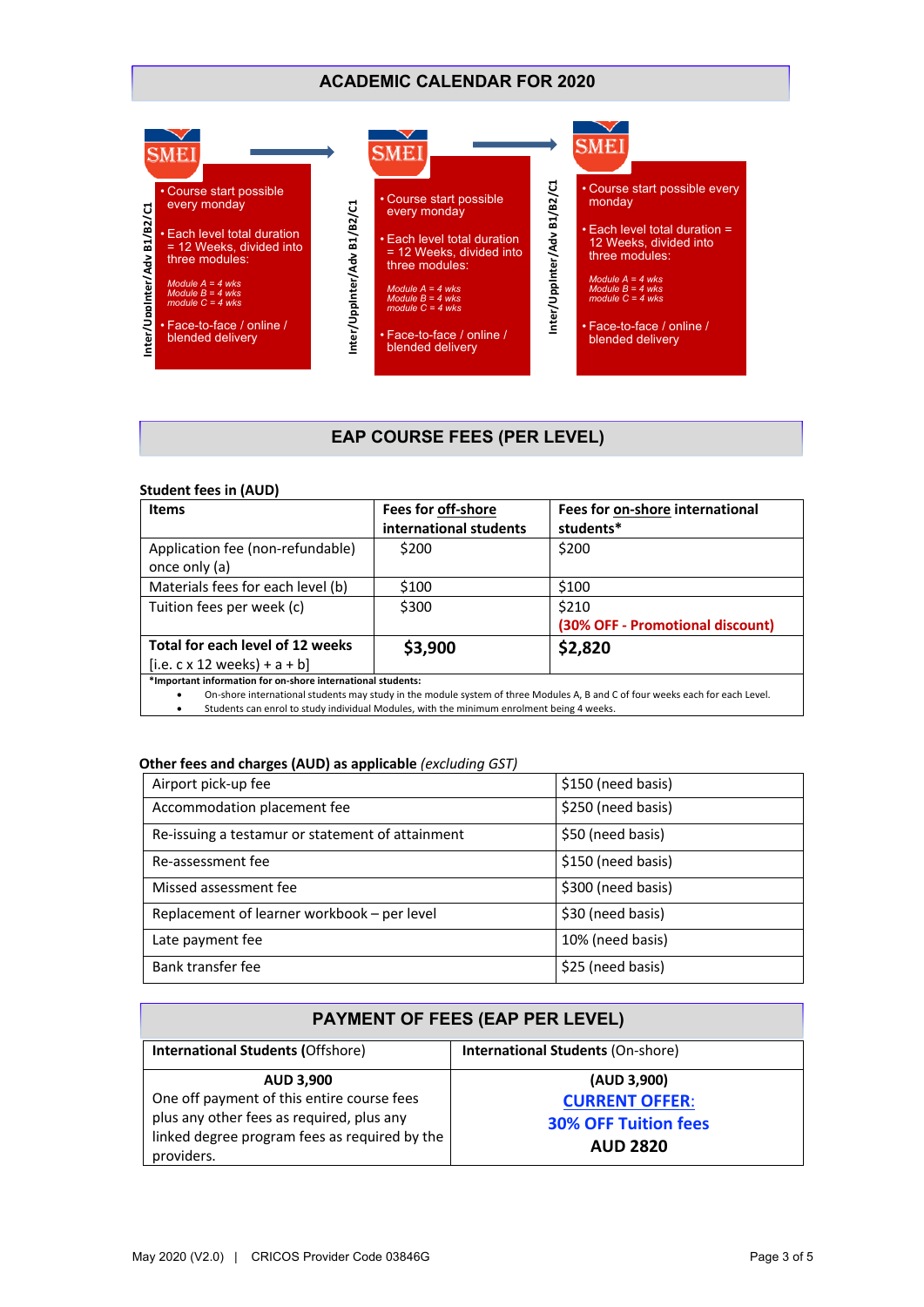The Sydney Metropolitan English Institute requires *offshore international students to pay their first level's fees in full and in advance so as to assess their Genuine Temporary Entrant (GTE***)** requirement proof for financial capacity to pay for the course.

The Sydney Metropolitan English Institute provides the option for onshore international students to pay their fees in three instalments if the student requests this option. Fees must be paid in full and in advance of the term commencing in order to maintain a valid enrolment.

## **APPLICATION PROCESS AT SMEI**

To enrol into a course as an overseas student at Sydney Metropolitan English Institute, applicants must complete an International Student Enrolment Form available from the website. The form should be completed in full and submitted by email to: info@smei.nsw.edu.au. A simplified application and study process is illustrated below:



The application for enrolment must be accompanied by:

- Age 18 or over
- Evidence of an Intermediate level of English or higher: for example, having reached Intermediate level in General English at SMEI or other ELICOS provider
- Current Passport
- Current student visa for international students

When we receive your application, our Admissions Officer will review it for completeness. When the application is complete, the officer will organise a pre-enrolment interview with the student via phone, skype or other means. If the officer is satisfied with the applicant's documentations and interview, you will be issued a Letter of Offer, sometimes with condition, with an invoice for initial payment of fees and a Student Agreement form. This Offer is valid for 4 weeks. Within this period, you need to accept the offer by paying the fees and returning the completed Written Student Agreement, with any other documents stated in the conditions.

Upon receipt of your acceptance and approval of your application, an electronic confirmation of enrolment (eCoE) will be generated and forwarded to the Department of Home Affairs and yourself at the address provided on your application with an official receipt for the fees paid.

Offshore students can then proceed with the application for an Australia visa. It is the applicant's responsibility to apply and obtain a student visa.